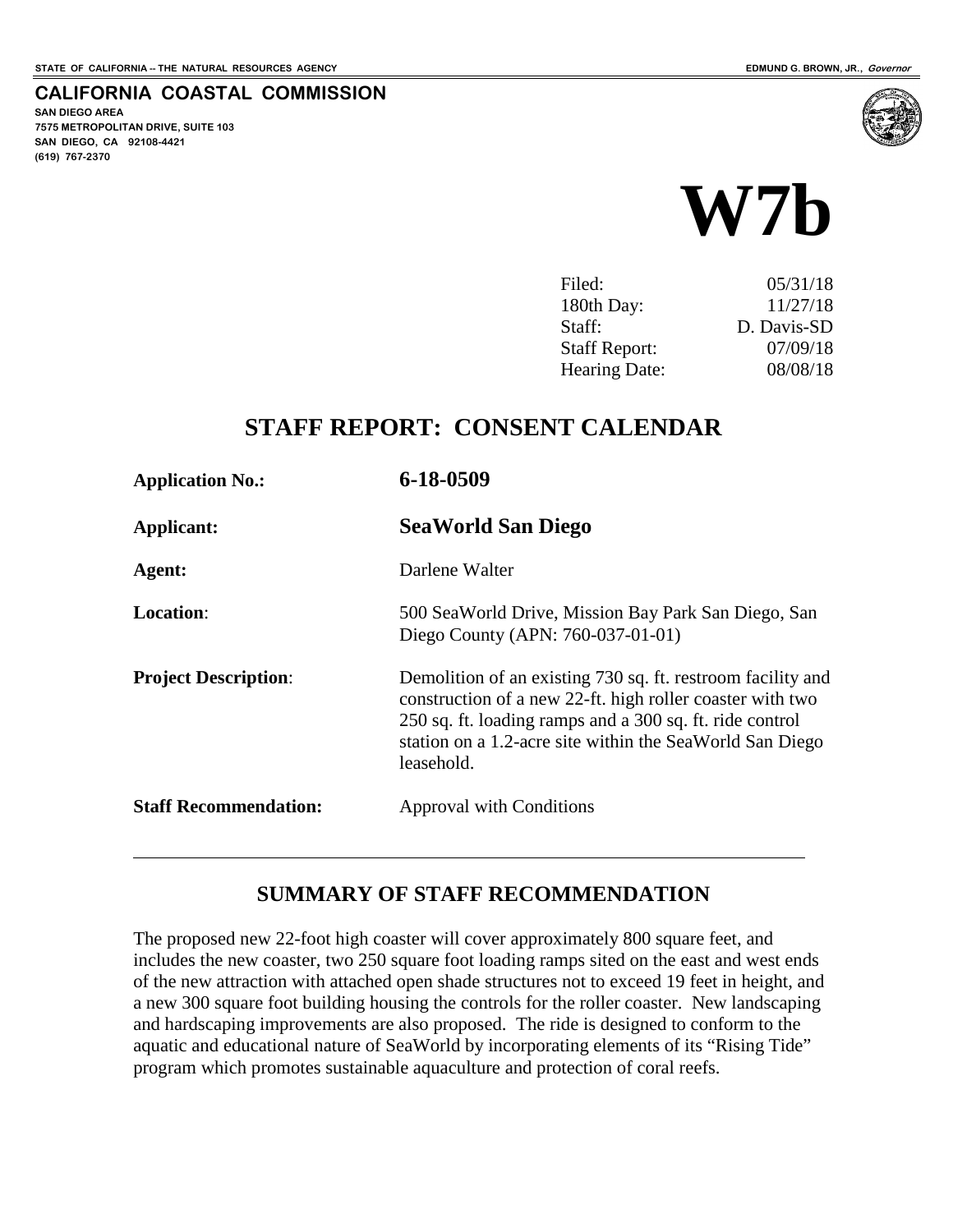The proposed ride will be sited towards the middle of the park and screened by existing vegetation so that the ride is not visible from outside the leasehold. The ride will be a new addition to an existing theme park within Mission Bay Park and thus will not change the character of the surrounding area. The site is located within a developed portion of the theme park area, which will tie into the existing runoff treatment system SeaWorld utilizes. The new attraction is small in scale and will likely mainly attract existing patrons of the theme park and in not expect to substantially increase current attendance levels or increase traffic volumes or parking demands. The proposed roller coaster is not expected to result in traffic or parking impacts, and mitigation measures associated with future traffic impacts have been built into the SeaWorld Master Plan Update.

To ensure the project is constructed consistent with the preliminary plans, **Special Condition #1 and #2** require submittal and approval of final development and landscaping plans to ensure the development is constructed in substantial conformance with preliminary plans. **Special Condition #3** places SeaWorld on notice that the traffic-mitigation measures contained in the current SeaWorld Master Plan Update were designed to address attendance of up to 4 million visitors, and that once attendance exceeds that number, new mitigation measures may be required for future development. Therefore, as conditioned, the project will be consistent with the public access, visual resource, and water quality protection policies of Chapter 3 of the Coastal Act, and no impacts to coastal resources are anticipated.

Commission staff recommends **approval** of coastal development permit application 6-18- 0509, as conditioned.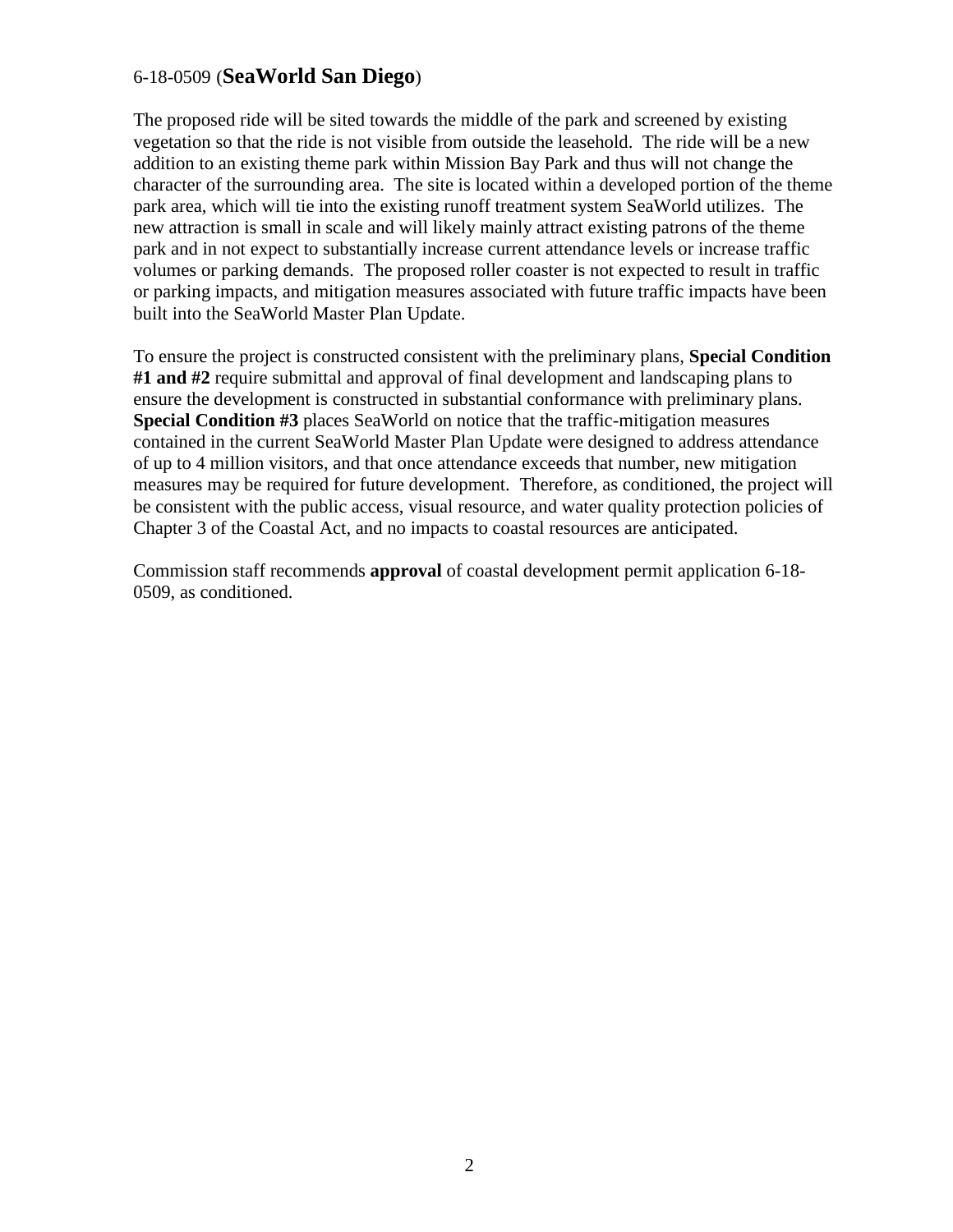# **TABLE OF CONTENTS**

| $A_{1}$     |  |
|-------------|--|
| <b>B</b> .  |  |
| $C_{\cdot}$ |  |
| D.          |  |
| Ε.          |  |
| F.          |  |

## **APPENDICES**

Appendix A – Substantive File Documents

## **EXHIBITS**

 $\frac{Exhibit 1 - Vicinity Map}{Exhibit 2 - Site Plan}$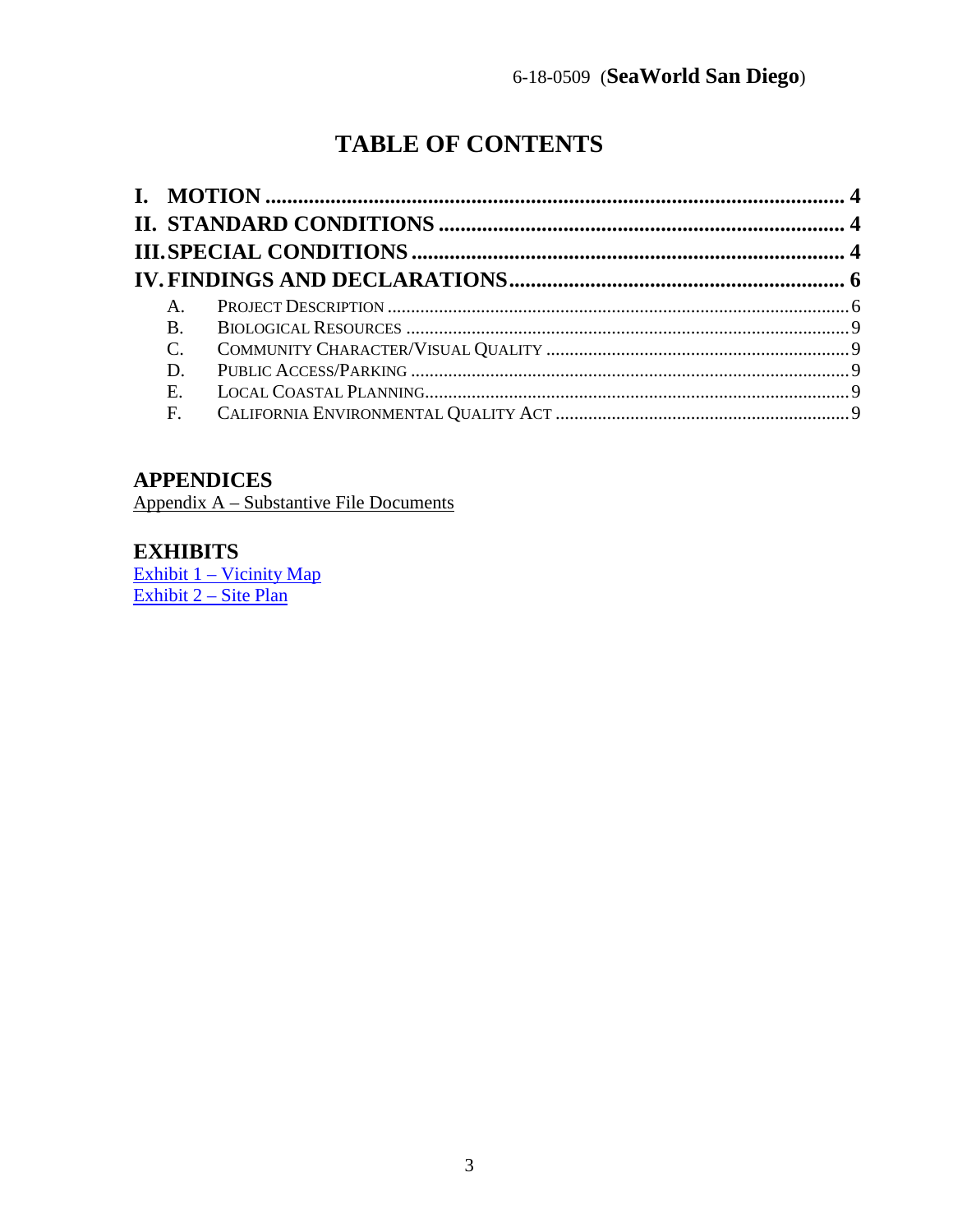## <span id="page-3-0"></span>**I. MOTION**

### **Motion:**

*I move that the Commission approve the coastal development permit applications included on the consent calendar in accordance with the staff recommendations.* 

Staff recommends a **YES** vote. Passage of this motion will result in approval of all the permits included on the consent calendar. The motion passes only by affirmative vote of a majority of the Commissioners present.

## <span id="page-3-1"></span>**II. STANDARD CONDITIONS**

This permit is granted subject to the following standard conditions:

- 1. **Notice of Receipt and Acknowledgment**. The permit is not valid and development shall not commence until a copy of the permit, signed by the permittee or authorized agent, acknowledging receipt of the permit and acceptance of the terms and conditions, is returned to the Commission office.
- 2. **Expiration.** If development has not commenced, the permit will expire two years from the date on which the Commission voted on the application. Development shall be pursued in a diligent manner and completed in a reasonable period of time. Application for extension of the permit must be made prior to the expiration date.
- 3. **Interpretation.** Any questions of intent of interpretation of any condition will be resolved by the Executive Director or the Commission.
- 4. **Assignment.** The permit may be assigned to any qualified person, provided assignee files with the Commission an affidavit accepting all terms and conditions of the permit.
- 5. **Terms and Conditions Run with the Land.** These terms and conditions shall be perpetual, and it is the intention of the Commission and the permittee to bind all future owners and possessors of the subject property to the terms and conditions.

## <span id="page-3-2"></span>**III. SPECIAL CONDITIONS**

This permit is granted subject to the following special conditions:

- 1. **Final Plans.** 
	- (a) **PRIOR TO THE ISSUANCE OF THE COASTAL DEVELOPMENT PERMIT**, the applicant shall submit, for the review and written approval of the Executive Director, final plans stamped-approved by the City of San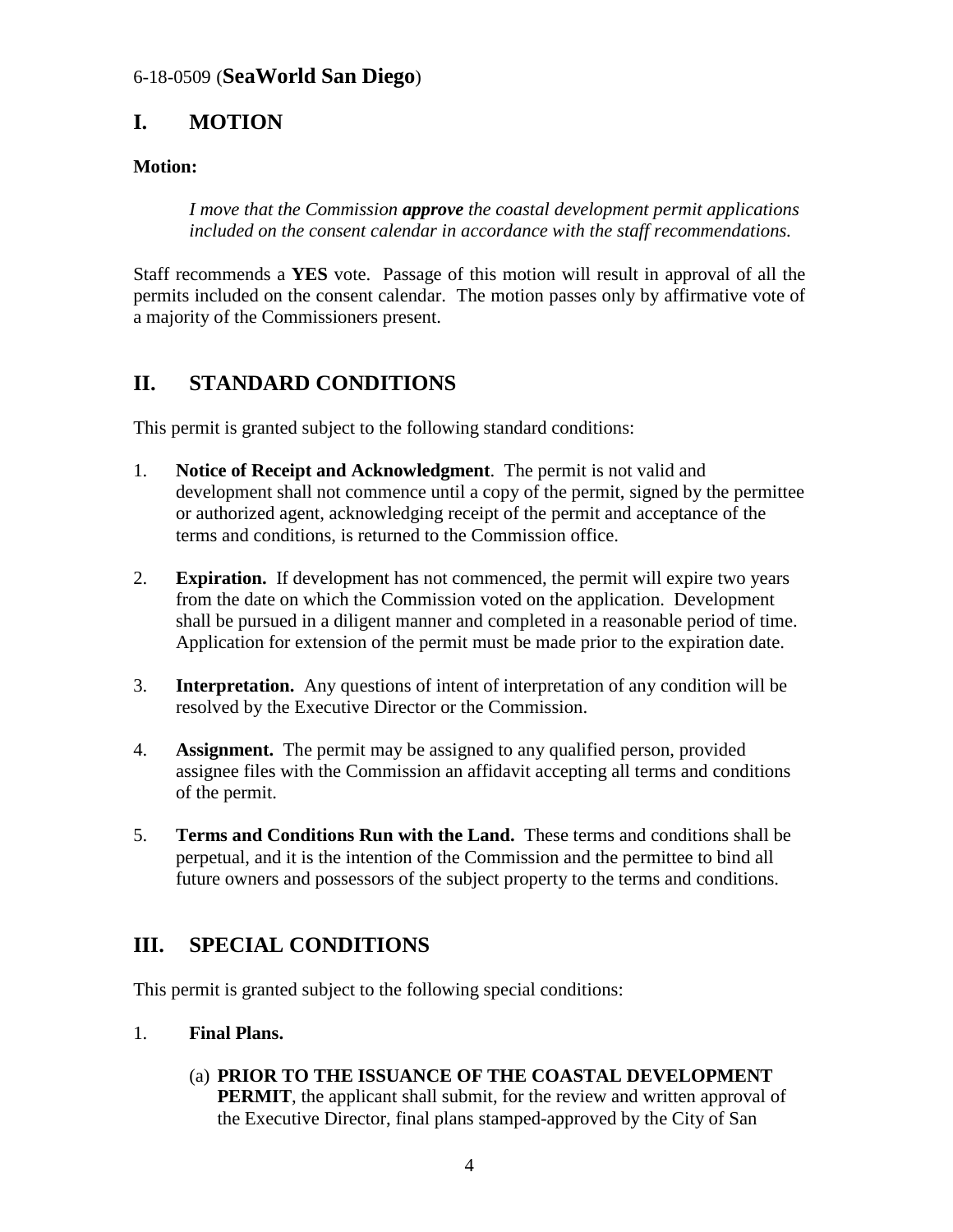Diego that are in substantial conformance with the plans prepared by PGAV Destinations dated 05/07/18.

(b) The permittee shall undertake development in conformance with the approved final plans unless the Commission amends this permit or the Executive Director determines that no amendment is legally required for any proposed minor deviations.

#### 2. **Final Landscaping Plan.**

- (a) **PRIOR TO THE ISSUANCE OF THE COASTAL DEVELOPMENT PERMIT**, the applicant shall submit, in a form and content acceptable to the Executive Director, a full size set of final landscaping plans, which shall include and be consistent with the following:
	- i. Vegetated landscaped areas shall consist of native plants or nonnative drought tolerant plants, which are non-invasive. No plant species listed as problematic and/or invasive by the California Native Plant Society (http://www.CNPS.org/), the California Invasive Plant Council (formerly the California Exotic Pest Plant Council) (http://www.calipc.org/), or as may be identified from time to time by the State of California shall be employed or allowed to naturalize or persist on the site. No plant species listed as a "noxious weed" by the State of California or the U.S. Federal Government shall be utilized within the property. All plants shall be low water use plants as identified by California Department of Water Resources (See: [http://www.water.ca.gov/wateruseefficiency/docs/wucols00.pdf\)](http://www.water.ca.gov/wateruseefficiency/docs/wucols00.pdf).
	- ii. Use of reclaimed water for irrigation is encouraged. If using potable water for irrigation, only drip or microspray irrigation systems may be used. Other water conservation measured shall be considered, such as weather based irrigation controllers.
- (b) The permittee shall undertake development in accordance with the approved plan. Any proposed changes to the approved final plan shall be reported to the executive Director. No changed to the approved final plans shall occur without a Commission amendment to this coastal development permit unless the Executive Director determines that no amendment is required.
- 3. **Future Development.** When documented annual attendance at the SeaWorld Park reaches 4 million visitors, the applicant shall notify the Executive Director in order to review potential impacts to public access. Additional traffic and parking mitigation measured may be required for subsequent identified Tier 2 project and Special project sites, pursuant to the SeaWorld Master Plan Update Environmental Impact Report (EIR).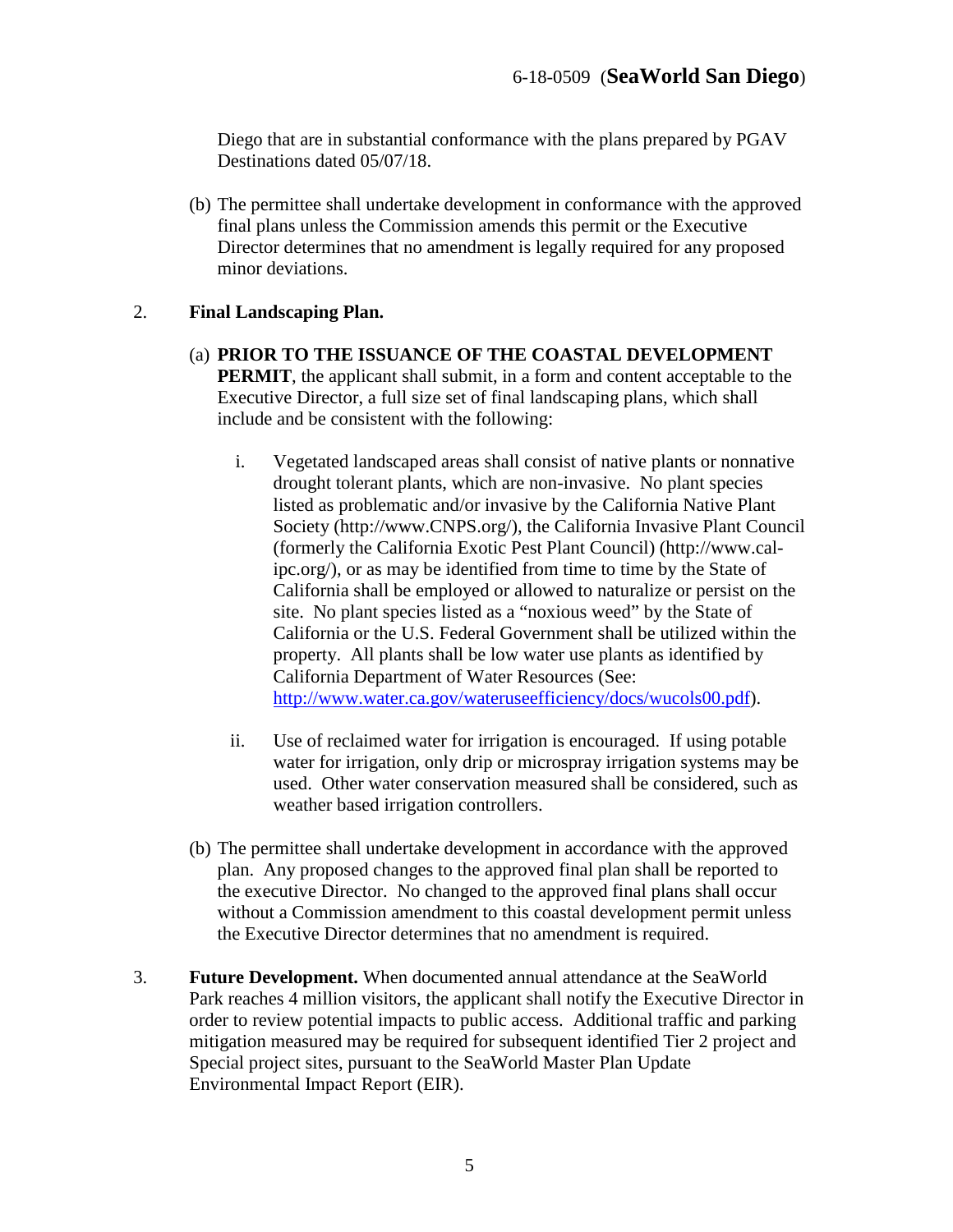## <span id="page-5-0"></span>**IV. FINDINGS AND DECLARATIONS**

### <span id="page-5-1"></span>**A. PROJECT DESCRIPTION**

SeaWorld proposes to demolish an existing 730 square foot restroom facility located in the northwest portion of the theme park, inland of the Cirque Stadium, and construct a new 22-foot high roller coaster. The footprint of the attraction will cover approximately 800 square feet, and includes the new coaster, two 250 square foot loading ramps sited on the east and west ends of the new attraction with attached open shade structures not to exceed 19 feet in height, and a new 300 square foot building housing the controls for the roller coaster. New landscaping and hardscaping improvements are also proposed (see [Exhibit #2\)](https://documents.coastal.ca.gov/reports/2018/8/w7b/w7b-8-2018-exhibits.pdf).

SeaWorld has a master plan that is a separate, stand-alone segment of the certified Mission Bay Park Master Plan LUP. The SeaWorld Master Plan creates a framework for continued improvements and renovations to the park. The most current plan, the SeaWorld Master Plan Update certified by the Commission in 2002, addressed future development within the SeaWorld leasehold over the subsequent 15-20 years (LCPA No. 2-2001C). The certified SeaWorld Master Plan Update divides the anticipated development and redevelopment needs of the entire SeaWorld leasehold into three categories: Tier 1, Tier 2, and Special Projects. Tier 1 identifies the sites and projects where new development or park renovations were planned to be processed concurrently with the SeaWorld Master Plan or were likely to be initiated shortly after the adoption of the master plan. Tier 2 identifies sites within the developed park area that are candidates for redevelopment; however, only general project descriptions are included in the master plan. Submittals for individual projects are expected to be made over a span of many years, and some have already been made, approved, and constructed (e.g. Manta rollercoaster). Potential Tier 2 projects were not approved as part of the master plan, and no entitlements to redevelopment in the designated areas were granted nor implied. Finally, Special Projects are conceptual development proposals that have been identified for sites outside of the developed park but still within the SeaWorld leasehold. Like Tier 2 projects, Special Projects are not proposed to be built for many years, and like Tier 2 projects, only general project descriptions for future use are included.

The proposed roller coaster is not specifically listed in the SeaWorld Master Plan Update as a Tier 1, Tier 2, or Special Project. Allowing projects not specifically identified in the master plan could potentially allow the theme park to be built-out beyond the conceptual development site could substantially densify the attractions at SeaWorld and lead to increased impacts on views and public access on Mission Bay beyond that anticipated in the Master Plan. As the 2002 SeaWorld Master Plan Update comes to the end of its anticipated shelf life, SeaWorld should consider providing a new master plan update, regardless of its attendance levels, which can include new attractions and provide appropriate mitigation measures for those attractions.

However, SeaWorld is a large, visitor-serving facility with complex operations, and the current SeaWorld Master Plan Update recognizes that not all development that would occur in SeaWorld should rise to the level requiring a specific listing and project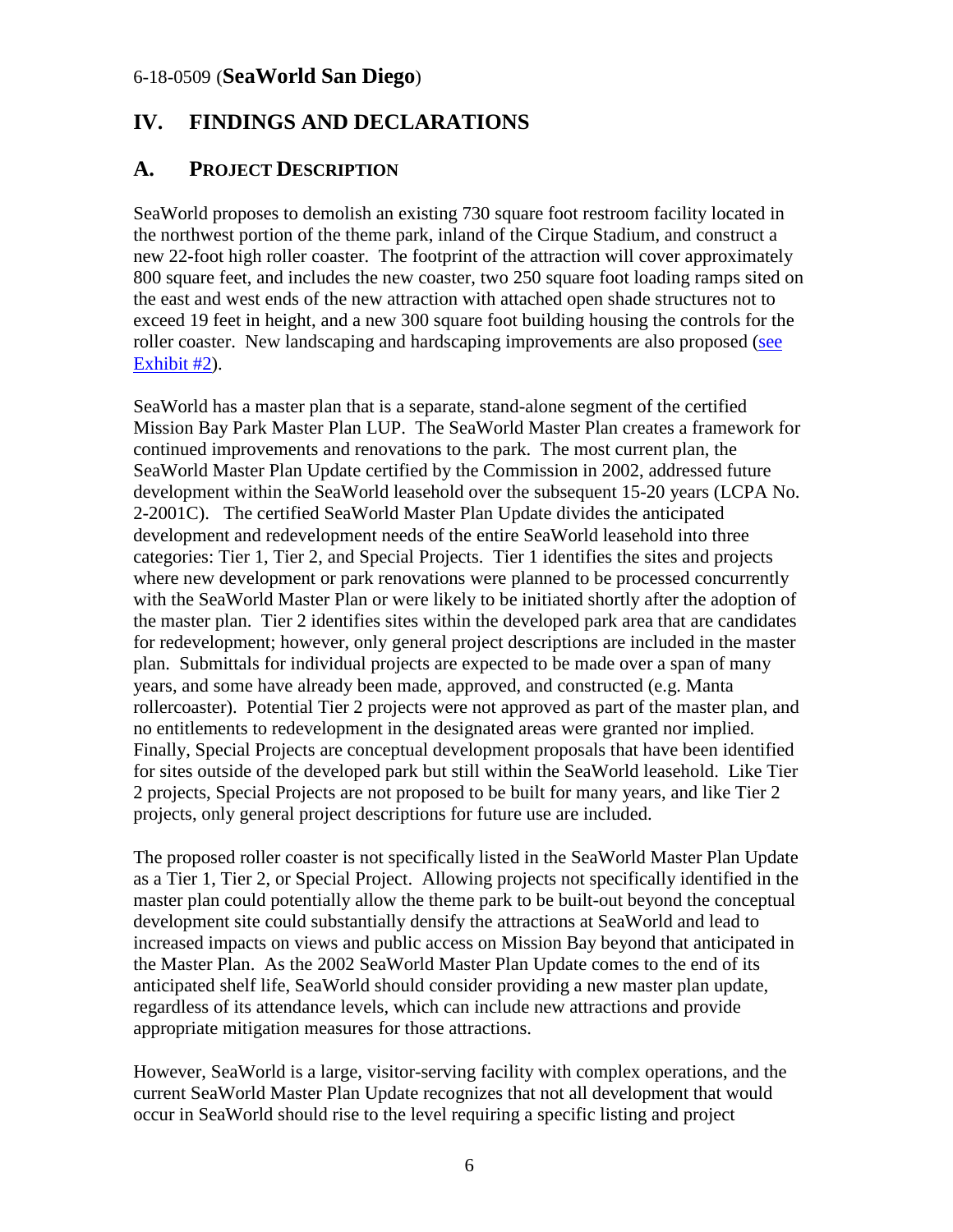description in the master plan. The master plan states that the "SeaWorld site is unique in both the type and frequency of development projects within the leasehold. Each year, SeaWorld processes numerous projects to upgrade park facilities and keep attractions in top working order. Additionally, in response to consumer demands and competition in the theme park industry, SeaWorld regularly undertakes renovations of its larger attractions, rides, shows, or exhibits."

Because of this recognition, in addition to the tiered project list, the SeaWorld Master Plan update contains development and design criteria regarding aspects such as public access, visual aesthetics, landscaping, and the like that apply not just to the listed Tier 1, Tier 2, and Special Projects, but to all development in SeaWorld in general. These guidelines include utilizing drought tolerant plants and low-water irrigation, screening development from public park areas, designing visitor furnishings to be visually compatible to the surrounding setting, utilizing non-glare lighting and limiting light spill over and intrusion into public views, and being architecturally designed to conform to the aquatic and educational nature of SeaWorld.

In the past, the Commission has approved various developments at SeaWorld that were not specifically called out in or of the exact same design as in the SeaWorld Master Plan Update (i.e. CDP #6-16-0133 construction of a new attraction called "Ocean Explorer" which included a rail ride, CDP #6-15-0424 expansion of the Orca facility, CDP #6-13-0261 demo and rebuild bathroom facility, CDP #6-2-043 renovate front entrance with alternate design). CDP #6-16-0133, approved by the Commission in 2016, is analogous to the current project because it too was a new attraction that was not called out in the master plan nor located on a park site called out for a general future improvement. Nevertheless, it was found to be consistent with the applicable guidelines contained in the SeaWorld Master Plan Update for new development.

The current project can also be found consistent with new development guidelines. The roller coaster will be screened by existing 60-foot tall trees that surround the perimeter of the leasehold. Thus, the development will not adversely impact public views within Mission Bay Park. The SeaWorld theme park is an existing visitor-serving facility that is part of the visual landscape within Mission Bay Park community. The addition of the new ride within the leasehold will not change the character of the community. The ride will be sited within a developed portion of the theme park covered by SeaWorld's on-site treatment facilities that treat surface runoff from the developed park area before discharging into Mission Bay. The foundation for the new attraction will extend no more than 6 feet below the existing grade and no dewatering is anticipated at this depth. The landscaping plan is composed of drought tolerant, non-invasive species. Lastly, the ride is designed to conform to the aquatic and educational nature of SeaWorld by incorporating elements of its "Rising Tide" program. Thus, the project is consistent with the applicable guidelines contained in the SeaWorld Master Plan Update for new development. To ensure conformity with the SeaWorld Master Plan Update guidelines, **Special Condition #1 and #2** requires the applicant to submit final development and landscaping plans in substantial conformance with preliminary plans showing the location of the new attraction within the leasehold. **Special Condition #3** places SeaWorld on notice that the traffic-mitigation measures contained in the current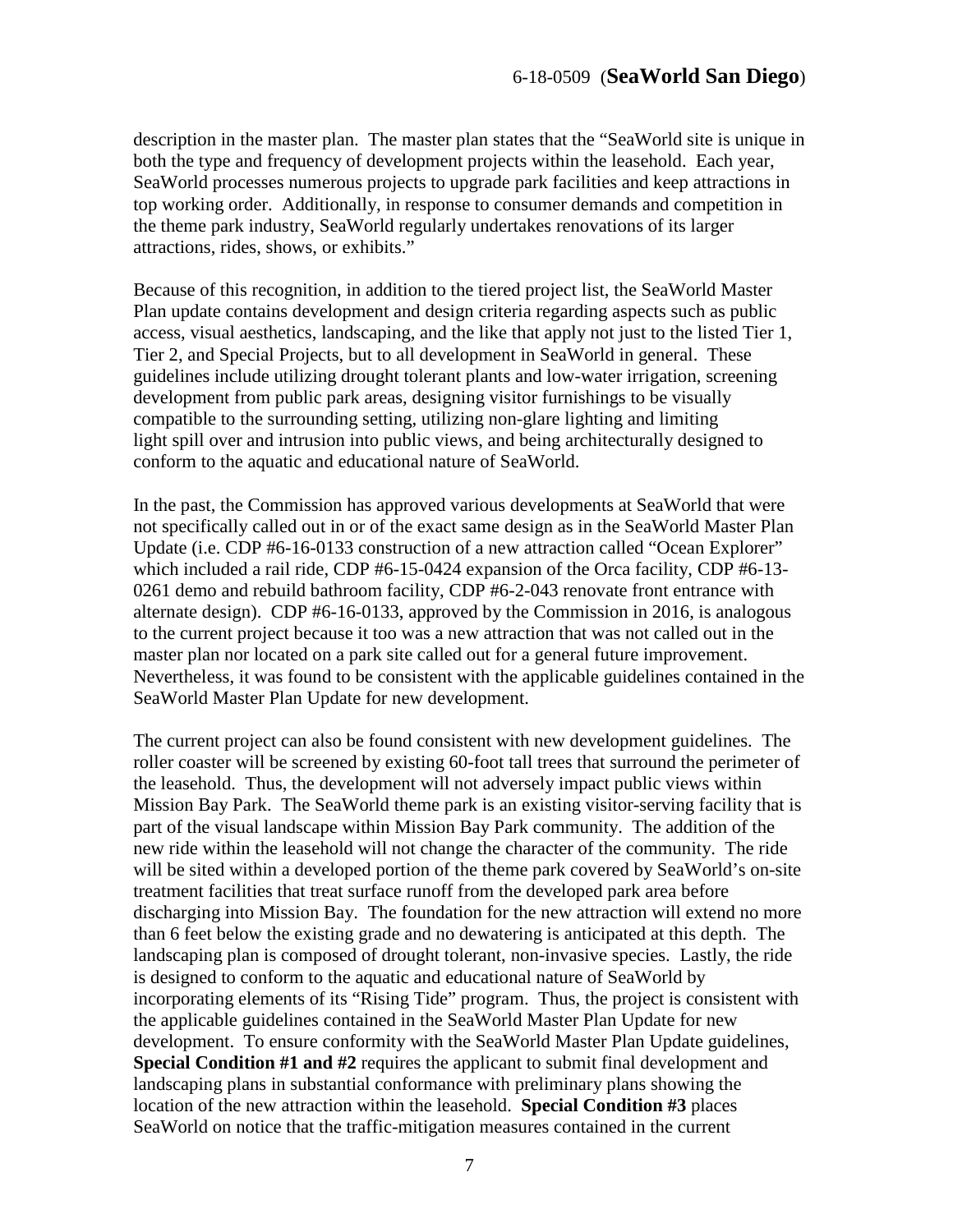SeaWorld Master Plan Update were designed to address attendance of up to 4 million visitors, and that once attendance exceeds that number, new mitigation measures may be required for future development.

SeaWorld Master Plan Update also calls for phased traffic improvements based on the expected increase in attendance at the park. SeaWorld typically submits its annual attendance figures for previous years so the Commission will be aware when the next critical level of attendance occurs that triggers traffic mitigation measures. SeaWorld attendance has triggered, and SeaWorld has implemented, various traffic mitigation measures over the years. Those improvements, as well as the previously established traffic, roadway, and parking systems, have been designed and constructed to support up to 4 million visitors annually. SeaWorld's annual attendance numbers are still below the 4 million annual visitor threshold.

SeaWorld is located within Mission Bay Park in the City of San Diego. Sea World Drive and Ingraham Street, to the south and west of the leasehold respectively, provide vehicular access to the park. Both serve as major coastal access routes for all areas of Mission Bay Park, including Pacific Beach, Mission Beach, and Ocean Beach, and a significant increase in traffic associated with SeaWorld could impact public access to the shoreline. SeaWorld submits traffic and parking monitoring reports to the Commission annually. The reports review the impacts of the park's operations on the surrounding transportation infrastructure and evaluate the on-site parking demand. According to the latest traffic report (2016), the major intersections around SeaWorld currently operate at an acceptable level of service for San Diego even at peak hour conditions (LOS D or higher).

Furthermore, the report shows that SeaWorld has approximately 8,664 parking spaces but parking demand peaked at only 4,059 spaces in 2016 proving that SeaWorld has an excess of on-site parking. In prior projects, SeaWorld generally used its excess parking space for construction staging and storage and will be utilizing it here for the construction staging and storage of the proposed project.

The new attraction is small in scale and will likely mainly attract existing patrons of the theme park and in not expect to substantially increase current attendance levels or increase traffic volumes or parking demands. The proposed roller coaster is not expected to result in traffic or parking impacts, and mitigation measures associated with future traffic impacts have been built into the SeaWorld Master Plan Update. Therefore, as conditioned, the project will not have any adverse impacts on public access and/or coastal resources.

While Mission Bay Park has a certified Mission Bay Park Master Plan, which incorporates the certified SeaWorld Master Plan, the park is an area of deferred certification. Thus, the standard of review is Chapter 3 of the Coastal Act, with the Mission Bay Master Plan and SeaWorld Master Plan Update serving as guidance.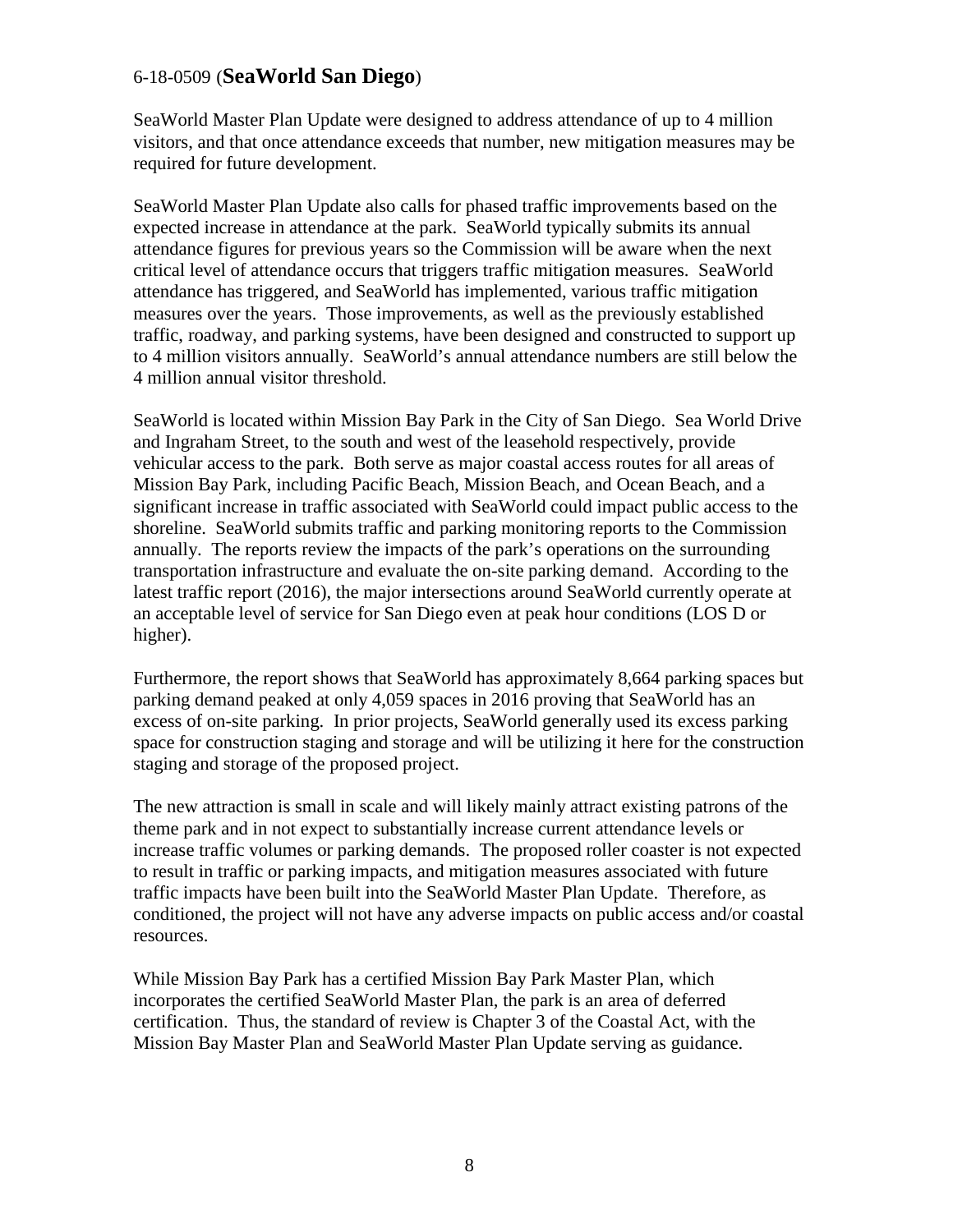## <span id="page-8-0"></span>**B. BIOLOGICAL RESOURCES**

Coastal Act policies 30240 and 30251 restrict the alteration of natural landforms and protect sensitive habitats. Section 30231 of the Coastal Act requires that coastal waters are protected and runoff minimized.

The proposed development will not have an adverse impact on any sensitive habitat, and, as proposed, will not result in erosion or adverse impacts to water quality, as runoff will be directed away from Mission Bay and adequate drainage controls will be provided. Thus, the project is consistent with the resource protection policies of Chapter 3 of the Coastal Act.

## <span id="page-8-1"></span>**C. COMMUNITY CHARACTER/VISUAL QUALITY**

The development is located within an existing developed area and, as conditioned, will be compatible with the character and scale of the surrounding area and will not impact public views. Therefore, the Commission finds that the development, as conditioned, conforms to Section 30251 of the Coastal Act.

## <span id="page-8-2"></span>**D. PUBLIC ACCESS/PARKING**

As conditioned, the proposed development will not have an adverse impact on public access to the coast or to nearby recreational facilities. As conditioned, the proposed development conforms to Sections 30210 through 30214, Sections 30220 through 30224, Section 30252 and Section 30604(c) of the Coastal Act.

## <span id="page-8-3"></span>**E. LOCAL COASTAL PLANNING**

The LUP for the Mission Bay Park LUP segment of the City of San Diego LCP was certified on May 11, 1995, but no implementation plan has been developed as yet, and Chapter 3 of the Coastal Act remains the legal standard of review. As conditioned, the proposed development is consistent with Chapter 3 of the Coastal Act and with the certified Land Use Plan for the area. Approval of the project, as conditioned, will not prejudice the ability of the local government to prepare a Local Coastal Program that is in conformity with the provisions of Chapter 3.

## <span id="page-8-4"></span>**F. CALIFORNIA ENVIRONMENTAL QUALITY ACT**

The City of San Diego found this project exempt from CEQA (Section 15103). As conditioned, there are no feasible alternatives or feasible mitigation measures available which would substantially lessen any significant adverse effect which the activity may have on the environment. Therefore, the Commission finds that the proposed project, as conditioned to mitigate the identified impacts, is the least environmentally damaging feasible alternative and is consistent with the requirements of the Coastal Act to conform to CEQA.